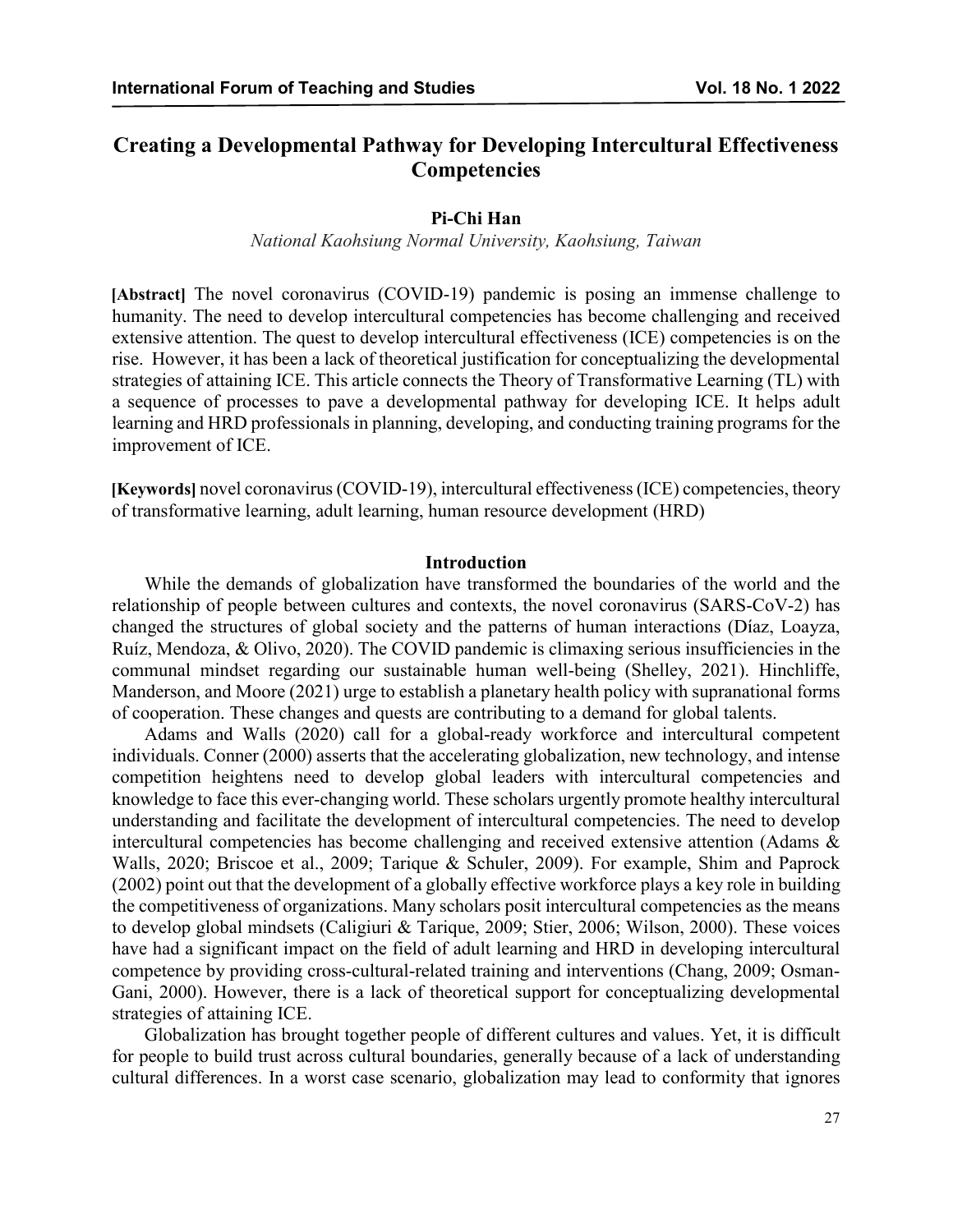the differences across cultural boundaries. Under the threat of the COVID-19 pandemic, it is even more important to understand how to facilitate a healthy sustainable world based on intercultural and international competence and cooperation. This demands a theoretical foundation to create a developmental pathway for developing ICE. As Cui and Van Den Berg (1991) assert, "Intercultural effectiveness is a theoretical construct that includes a set of factors that predict effective intercultural communication and adaptation" (p. 227). However, they have not developed the theoretical justification for ICE. Therefore, it is crucial to explore a variety of theories to conceptualize a blend of developmental strategies for understanding the processes of developing ICE.

This article explores a theoretical model for the development of ICE. It advances ICE theoretical justification and theoretical underpinning as the prerequisite study for ICE theory building. The study includes epistemological and ontological discussions. Ontology expresses what it is and epistemology elaborates on how we know what it is (Crotty, 1998). This article is an attempt to connect the theory of transformative learning (TL) with a sequence of processes to pave a developmental pathway for developing ICE. It helps adult learning and HRD professionals in planning, developing, and conducting training programs for the improvement of ICE.

### **Intercultural Effectiveness (Ice) Competencies**

Cultural competence is a central determinant in explaining how people, working in global organizations, perform differently across cultural boundaries (Hofstede, 1994). The challenges of defining ICE have been problematic due to a lack of consensus and theoretical justification for ICE. For quite some time, different terms have been utilized for intercultural competence, such as cross-cultural effectiveness (Cui & Van Den Berg, 1991; Han, 1997, 2008; Page 2021), crosscultural adjustment (Benson, 1978), cross-cultural competence (Ruben 1989), intercultural effectiveness (Cui & Van Den Berg, 1991; Hanningan, 1990), intercultural competence (Dinges, 1983), and intercultural communication competence (Spitzberg, 2000). Festing and Eidems (2011) claim it is important to understand the processes for facilitating the development of global talent because it has implication for adult educators and HRD professionals who ought to be called upon to developing pathways for attaining ICE..

Scholars, in the different disciplines, throughout the past30 years have defined intercultural competence in a great variety of ways. The definitions of competence are inconsistent, according to Lusting and Koester (2003).Moreover, Fantini (2002) suggests a broader concept for intercultural competencies that includes real-world knowledge and cross-cultural skills, attitudes, and awareness. Cui (1989) indicates ICE is about the ability to communicate effectively across cultures while Kelley and Meyers (1995) position ICE as cross-cultural success. Stier (2006) determined that intercultural competencies include content competencies and procedural competencies. Deardorff (2004) argues that the process of achieving intercultural competence involves awareness, understanding, acceptance, respect, appreciation, and developing new attitudes, skills, and behaviors in reaction across cultural boundaries.

Notably, in several studies authors postulate that adult learning is crucial to intercultural competencies (Chuprina, 2001; Han, 1997, 2008). There is, however, limited research exploring the relationship between adult learning theories and intercultural competence (Han, 2010). Regarding developing culturally competent professionals, Campinha-Bacote (2002) has identified five components: (1) cultural awareness, (2) cultural skill, (3) cultural knowledge, (4) cultural encounter, and (5) culture desire. Lister (1999) also has developed a taxonomy for culturally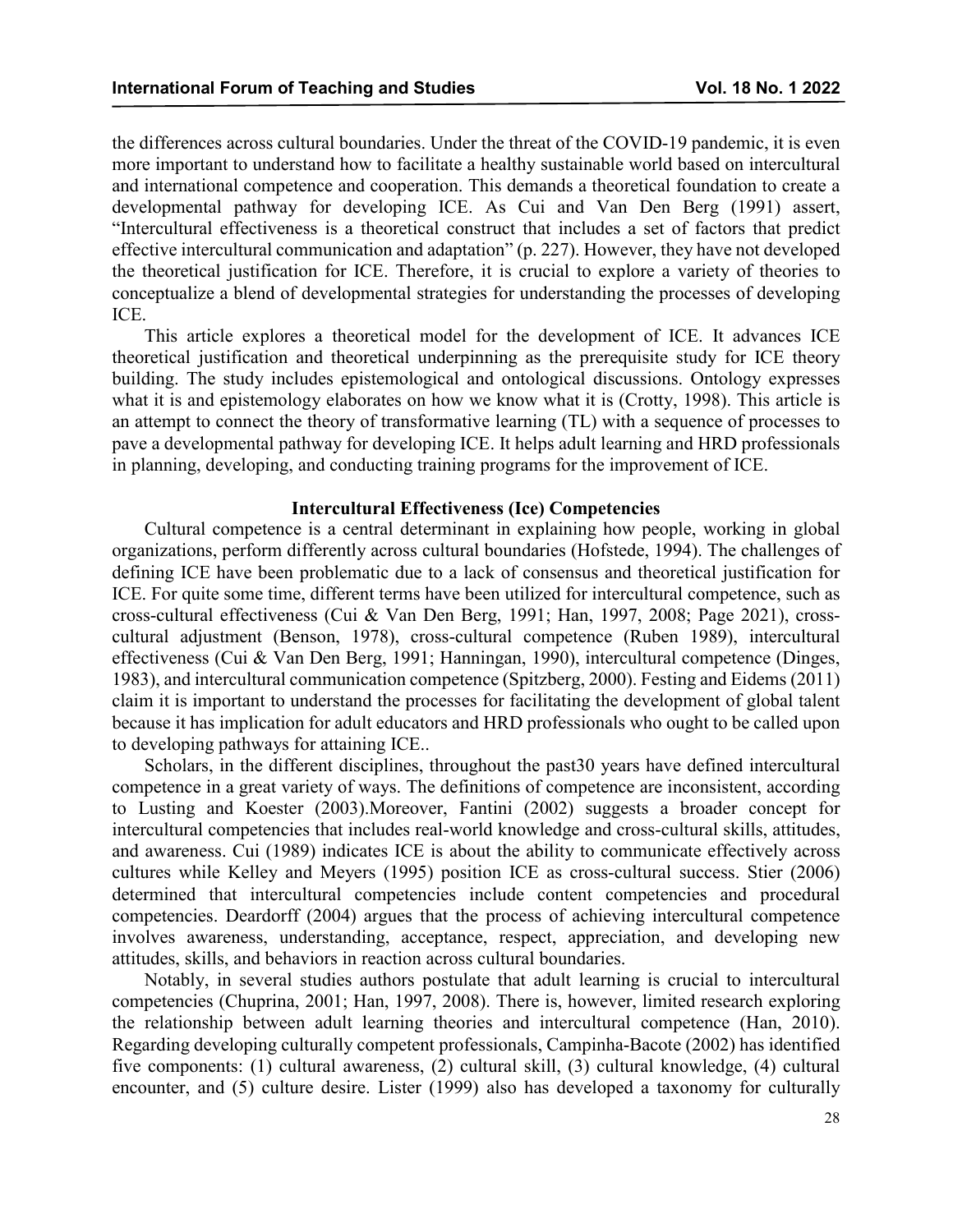Specific knowledge, skills, and abilities

ICC is defined as "a multidimensional concept consisting of communication

competent professionals. Han (1997, 2008) defines ICE as five measurable variables and conceptualizes the ICE as (1) the ability to handle psychological stress, (2) the ability to effectively communicate, (3) the ability to establish interpersonal relationships, (4) the ability to have crosscultural awareness, and (5) the ability to have cultural empathy. In these studies, ICE refers to the multiple measurable abilities allowing one to interact effectively and appropriately across cultures. In the Han study, a measurement of ICE was developed and validated with a quantitative instrument and applied to a variety of demographic groups to investigate ICE competencies and develop an ICE data baseline. This verified that a dynamic relationship among the five ICE competencies exists.

In addition, scholars have asserted that acquiring intercultural competence is a process of cross-cultural learning (Bartel-Radic, 2006; Han, 1997, 2008; Hannigan, 1990). Hofstede (1994) further posited that cross-cultural learning only occurs when the individual has realized the impact of cultural differences, engaged in critical reflections, and examined practical experiences. In Table 1, a summary of exploring the definitions of the concept of intercultural competence is presented.

### Authors Concept Definition/ Perspective Cross et al. (1989) Cultural competence A set of congruent behavior, attitudes, and policies that come together to work effectively in a cross-cultural situation Collier (1989) Intercultural communication Intercultural communication competence competence "requires that individuals understand the meanings, rules, and codes for interacting appropriately" (Collier, 1989, p. 216). Black and Mendenhall (1990) Effective cross-cultural interactions Cross-cultural skills development, adjustment, and performance Gertsen (1990) Cross-cultural competence The ability to function effectively in another culture.

Cui and Van den Berg (1991) Intercultural effectiveness Intercultural success

competence (ICC)

competency

Redmond and Bunyi (1993) Intercultural communication

Global or transnational

#### *Table 1*

Adler and Bartholomew

(1992)

*Definitions and Perspectives of Intercultural/Cross-Cultural Competence*

|                            |                             | effectiveness, adaptation, social            |
|----------------------------|-----------------------------|----------------------------------------------|
|                            |                             | integration, language competence, and        |
|                            |                             | knowledge of the host culture and social     |
|                            |                             | decentering" (Redmond & Bunyi, 1993, p.      |
|                            |                             | 1).                                          |
| Han (1997, 2008)           | Intercultural effectiveness | ICE is defined as five measurable            |
|                            | (ICE) Competencies          | competencies                                 |
| Lusting and Koester (1999) | Intercultural communication | Intercultural communication competence       |
|                            | competence                  | requires that individuals understand the     |
|                            |                             | meanings, rules, and interact appropriately. |
|                            |                             | 29                                           |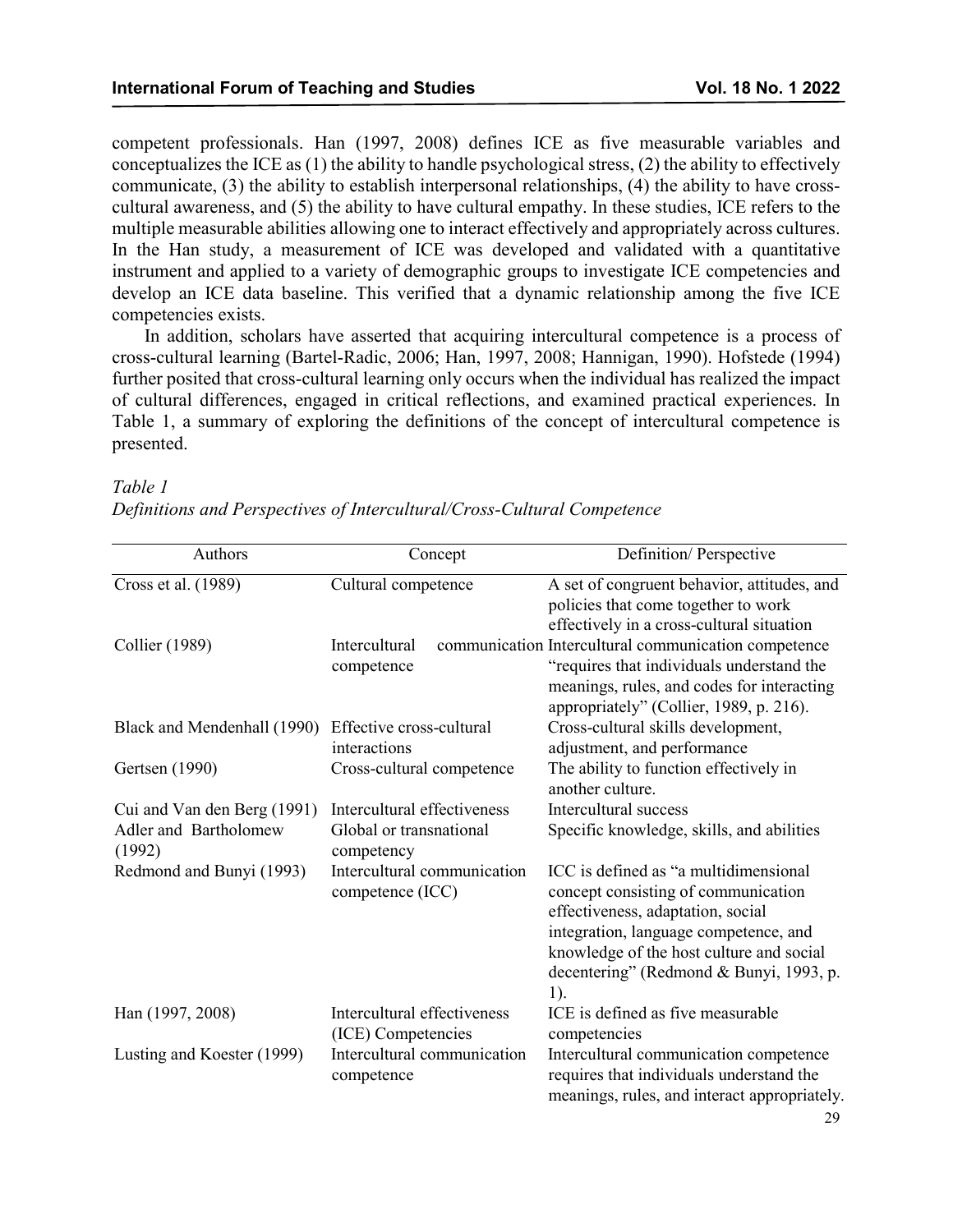| Leiba-O'Sullivan (1999)          | Cross-cultural competency                                                                      | Knowledge, skills, abilities, other<br>attributes                                                                                                                                                                                                  |
|----------------------------------|------------------------------------------------------------------------------------------------|----------------------------------------------------------------------------------------------------------------------------------------------------------------------------------------------------------------------------------------------------|
| Spitzberg (2000)                 | Intercultural communication<br>competence is located in<br>perception rather than<br>behavior. | "competent communication requires<br>attention to the factors of context, locus,<br>and abstraction" (p. 111).                                                                                                                                     |
| Earley (2002)                    | Cultural intelligence (CQ)                                                                     | Cultural intelligence is a person's capacity<br>to adapt to a new culture based on multiple<br>facets including cognitive, motivational,<br>and behavioral features.                                                                               |
| Landreman (2003)                 | Intercultural consciousness                                                                    | Intercultural consciousness is a more<br>appropriate educational goal than<br>multicultural competence                                                                                                                                             |
| Thomas $(2003)$                  | Intercultural competence                                                                       | The ability to help/shape the process of<br>intercultural interaction, avoid<br>misunderstandings and create the problem<br>-solving opportunities.                                                                                                |
| Deardorff (2004)                 | Intercultural competence                                                                       | Pyramid model and process model of<br>intercultural competence                                                                                                                                                                                     |
| Hunter (2004)                    | Global competence model                                                                        | Knowledge, skills, attitudes, and<br>experiences are necessary to become<br>globally competent.                                                                                                                                                    |
| Bartel-Radic (2006)              | Intercultural competence                                                                       | The ability to adapt one's behavior to these<br>meanings to produce effective behavior.                                                                                                                                                            |
| Stier (2006)                     | Intercultural<br>(IC)                                                                          | competencies IC includes content competencies and<br>processual competencies.                                                                                                                                                                      |
| Spitzberg and Changong<br>(2009) | Intercultural competency                                                                       | Intercultural competency is the appropriate<br>and effective management of interaction<br>between people who, to some degree or<br>another, represent different or divergent<br>effective, cognitive, and behavioral<br>orientations to the world. |

Note. Definitions and Perspectives of Intercultural/Cross-Cultural Competence. Modified and adapted from "Cross-cultural learning and intercultural competence" by P. C. Han, in V. Wang (Ed), *Encyclopedia of Information Communication Technologies and Adult Education Integration* (p.296), 2010, IGI Global. Copyright 2010 by IGI Global. Reprinted with permission. .

A number of scholars link intercultural competence to cross-cultural learning and consider that gaining such intercultural competence progresses with cross-cultural learning experiences (Bartel-Radic, 2006; Fantini, 2000; Han, 1997, 2008, 2012; Hannigan, 1990; Mendenhall et al., 2008). However, cross-cultural learning only occurs when the individual has grasped the impact of cultural differences, critical reflections, and practical experiences, according to Hofstede (1994).

## **Transformative Learning (Tl) Theory and ICE**

Early in the literature, Taylor (1994) argued that developing intercultural competence is a transformative process and advances the relationship between ICE and transformative learning.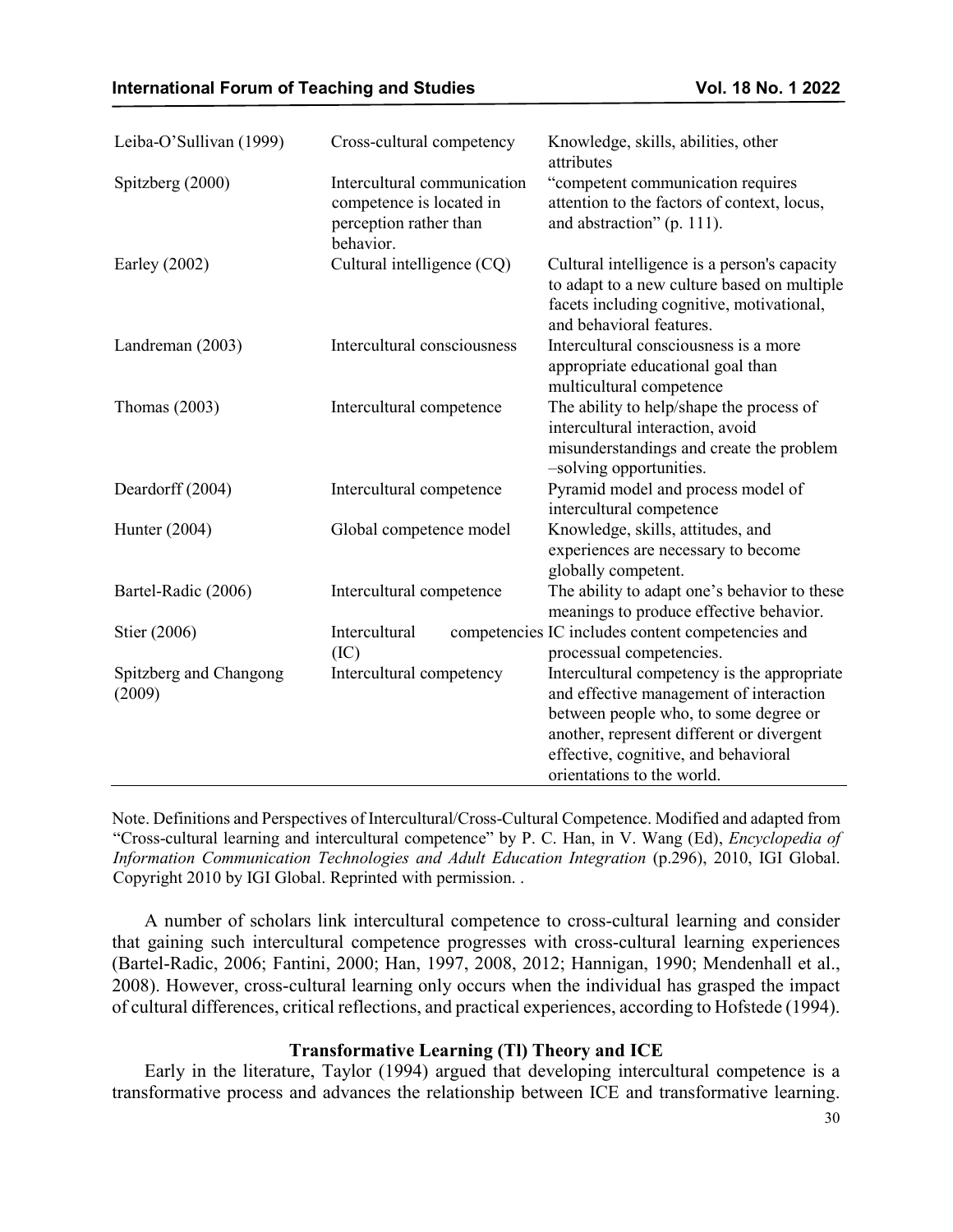Subsequently, studies by many scholars reveal that attaining intercultural competence is a personal transformational process (Chang, 2007; Chin, Gu, & Tubbs, 2001; Taylor, 1994). It is an integrative and transformative process according to authors who investigated this phenomenon over three decades (Kim & Ruben, 1988; Han, 2012; Mezirow, 1991). Specifically, Kim and Ruben (1988) stressed that the process of gaining intercultural competence is transformational and that learning is a developmental process allowing individuals to function effectively across cultural and national borders. Their study confirms ICE as a transformative intercultural learning process. Bartel-Radic (2006) posits intercultural learning as "the acquisition or modification of the representations of intercultural situations" (p. 652).

Bartel-Radicy further states that the representations of intercultural learning are the learning outcome, while acquisition and modification are the learning process. Taylor (1994) interpreted intercultural competence as an adaptive capacity that allows individuals to integrate their worldview and to function effectively in another culture. Moreover, Mezirow (1991) posited that all changes or modifications from cross-cultural learning can be viewed as transformative processes. He argues transformative processes are essential to making meaning and how adult learners make sense of their own life (Mezirow, 1996).

Transformative Learning Theory (TL) continues to evolve as the most influential theory for teaching adults (Taylor, 2018). Eschenbacher and Fleming (2020) considered TL an appropriate learning framework for lifelong learning even during the COVID - 19 pandemic. Notably, Taylor (2018) stated, "The growth is so significant that it seems to have replaced andragogy as the dominant educational philosophy of adult education, offering teaching practices grounded in empirical research and supported by sound theoretical assumptions" (p. 12-13).

According to Mezirow (2012), the transformative learning process begins with an experience of a disorientating dilemma for learners. Encountering the COVID-19, the experience of not knowing, or the challenge with social restriction and physical isolation is an example of the disorientation dilemma stage from TL theory. With anxiety about the pandemic all over the world, coping with ambiguity and psychological stress is a given. This is a central theme in TL as posited by Mezirow (2012), "identifying the common in the contradictory, tolerating the anxiety implicit in paradox, searching for synthesis, and reframing" (p. 80). Mezirow (2000) later proclaims that "the process by which we transform our taken-for-granted frames of reference (meaning schemes, habits of mind, and mindsets) to make them more inclusive, discriminating, open, emotionally capable of change, and reflective so that they may generate beliefs and options that will prove more true or justified to guide action" (p. 8).

In Mezirow's (1991) earlier theory analysis, he proposed four components in terms of transformative learning as being: (1) experience, (2) critical reflection, (3) reflective discourse, and (4) action. Based on multiple learners' experiences, the self-examined critical reflection follows. After testing the new meanings, learners participate in the reflective discussion to gain a fresh and empathic perspective. Lastly, learners take action to establish the learning at a deeper level (Mezirow, 2000).

Founded on the examination of the association between transformative learning and crosscultural learning, Han (2012, 2021) suggests an *Integrative Model of ICE* (Figure 1). This model has been utilized in identifying the developmental processes for female marriage migrants' leadership development in Taiwan. The model supports the idea of developmental processes for developing ICE and contributes to providing explanations to how female marriage migrants can develop ICE and global talent. The model utilizes the theory of transformative learning as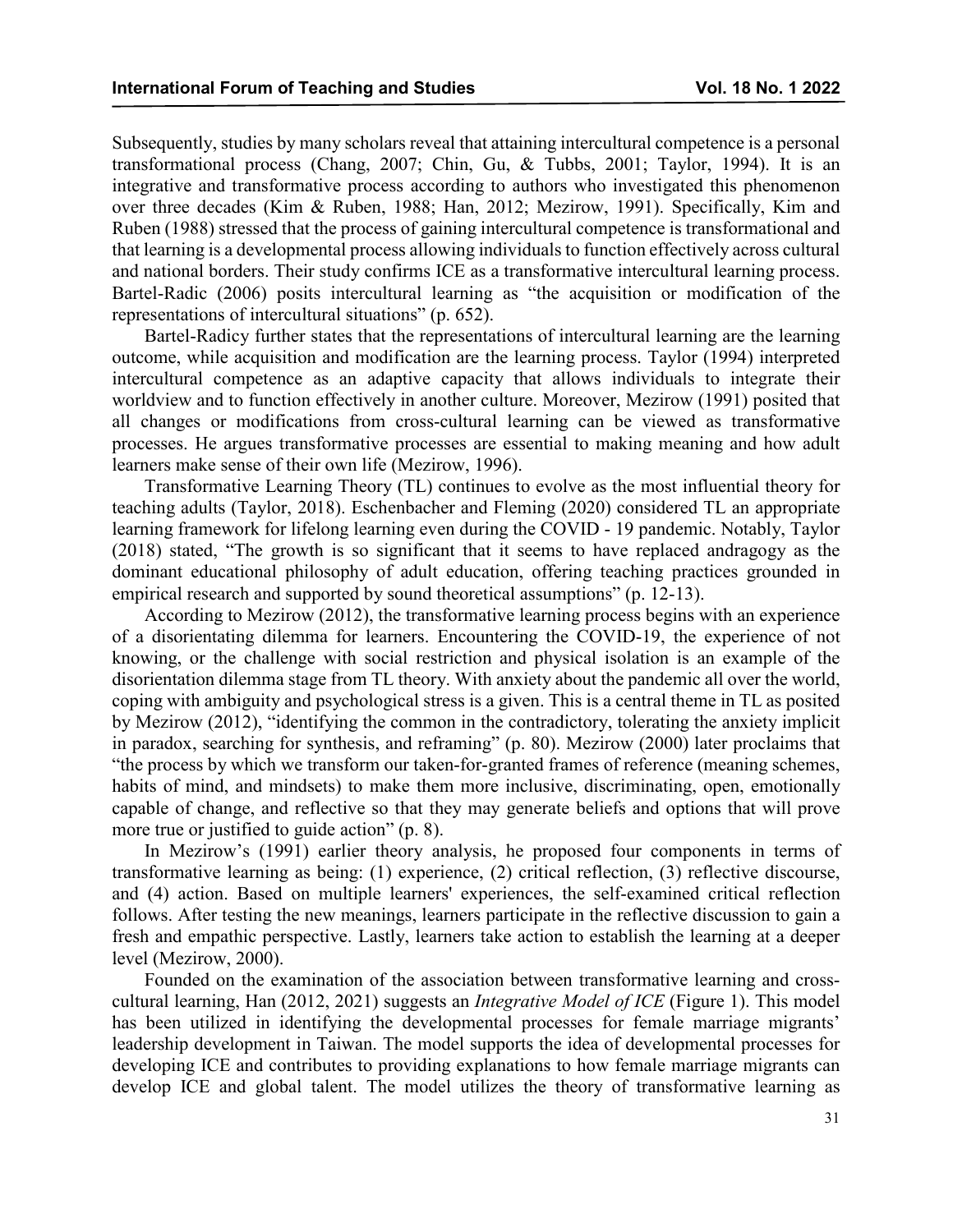theoretical justification to conceptualize the developmental processes and strategies for attaining ICE. It helps adult learning and HRD professionals to recognize a sequence of developmental strategies that might be added to training curricula development and to plan, develop, and conduct training programs for the improvement of ICE.

*Figure 1* Integrative Model of ICE



*Note.* Integrative Model of ICE. From "Developing Intercultural Effectiveness Competencies: the Journey of Transformative Learning and Cross-cultural Learning for Foreign-born Faculty in American Higher Education," by P. C. Han, in C. J., Boden & S. M., Kippers (Eds.), *Pathway to Transformation: Learning in Relationship* (p. 229), 2012. Copyright 2012 by Information Age Publishing. Adapted with permission.

In Han's (2012) Integrative Model of ICE, the theory of TL conceptualizes ICE as an ongoing social and culturally constructed learning process. The five ICE competencies might be developed through cross-cultural learning and effective reflections with acquisitions and modifications in the social and cultural matrix. Within the context of the pandemic, TL theory not only contributes to building an organizing theoretical framework for the Integrative Model of ICE (Han, 2012) but also defines the developmental strategies and processes for attaining ICE competencies. It conceptualizes a developmental pathway for ICE. In this model, cross-cultural learning resulting in intercultural acquisition and modification from self-examining and self-reflection is recognized.

Resistance to change is a natural reaction. The journey of the developmental pathway will be met with setbacks. The concept of TL accounts for such barriers to transformation with its emphasis on critical reflections that results in transformative learning to overcome the resistance to change.In the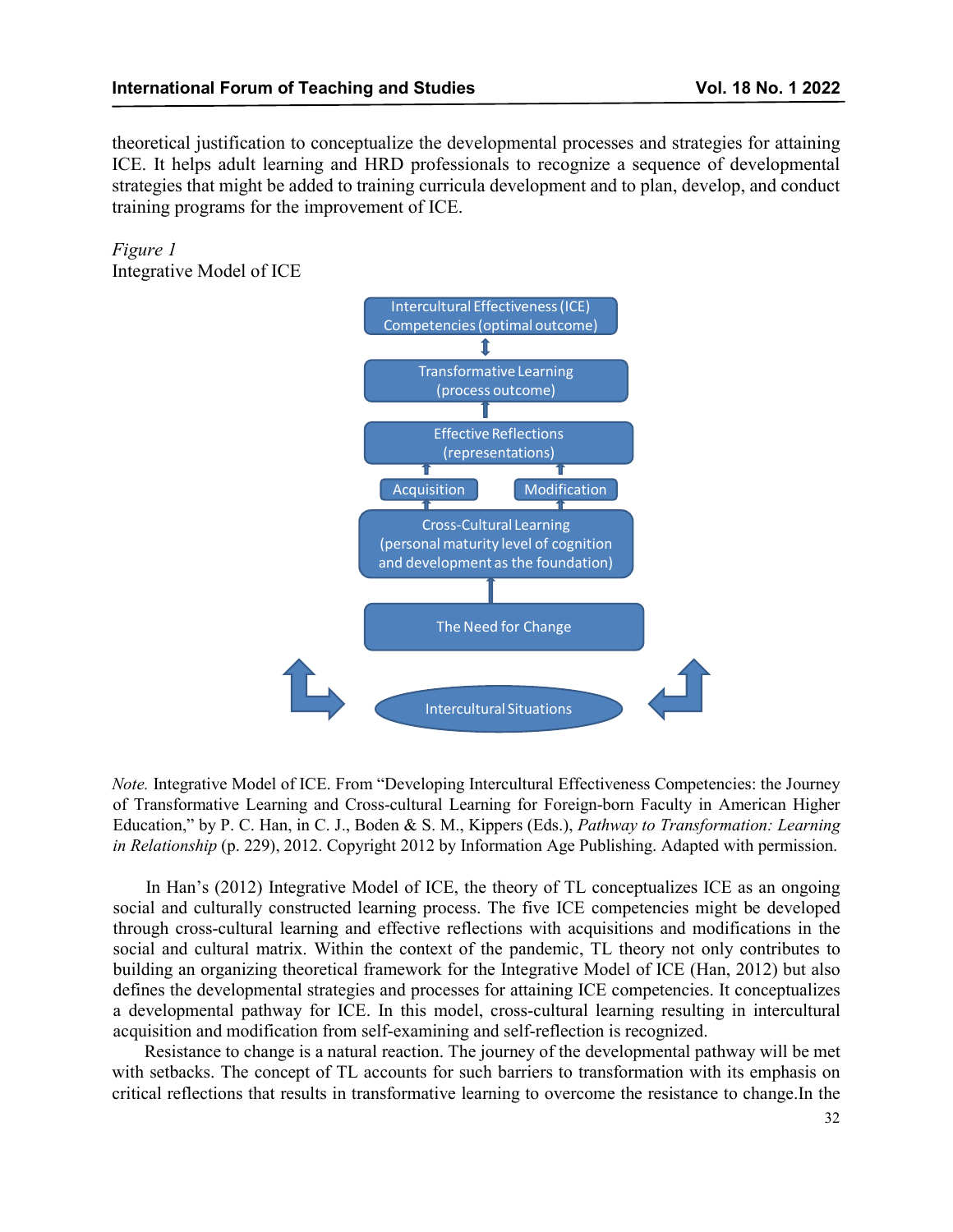presented model, achieving transformative learning is defined as*the Process Outcome* of developing ICE competencies while attaining ICE is defined as *the Optimal Outcome*. Notably, along the way, the model guides individuals to not only pay attention to the pathway-building processes with crosscultural learning and transformative learning, but it emphasizes the future development potential and aspiration for individuals to attain ICE. Therefore, the model creates a theoretical guideline for adult educators and HRD professionals in planning, designing, and conducting programs and interventions to develop global-ready individuals for IC. A sequence of developmental strategies supports adult educators and HRD professionals in mapping out ICE training curricula.

### **Conclusions and Implications**

This article discussed the importance of the epistemological and ontological position in the knowledge base and attempted to make the case of a connection between transformative learning and ICE. The COVID-19 is unquestionably a global crisis positioning a colossal challenge to humanity. According to the national performance study by Kandel, Chungong, Omaar, and Xing (2020), only 104 (57%) of 182 countries have the global competencies to function under COVID-19. There are 32 (18%) that countries lack of global preparedness to cope with the threat of the pandemic. This world needs more effective intercultural educators to foster a better intercultural understanding and collaboration. Transformative learning helps facilitate intercultural development such as is proposed by Page (2021), who encourages advancing personal and professional intercultural development to prepare a cadre of intercultural-ready educators. McLean (2006) also suggests adult learning and HRD professionals should engage in continuing education and need to be proactive to develop effective cross-cultural learning programs for adult learners in the organization.

Higher education as a civic learning organization needs to prioritize developing a sustainable world and support lifelong learning (Lin, Pearce, & Wang, 2009; Reimiers, 2009). It is necessary for higher education to mandate internationalization and to take the lead in adding more international curricula and courses to enrich students' their understanding of this world. In addition, more interdisciplinary collaborations in higher education or other organizations and organizations in the public and private sector need to base instruction on adult learning theories.

The pandemic continues to threaten humanity. How to create a shared world and a sustainable world is a crucial task for education professionals. The solution may be found in the developmental pathway that is presented in methods for cross-cultural learning and transformative learning. The Integrative Model of ICE is an attempt at ICE theory building. It is grounded in the premises of the developmental pathway as posited in the theory of TL. TL is seen as the theoretical means to facilitate a reflective and developmental journey for individuals to attain ICE. TL provides the theoretical foundation for ICE. It benefits adult educators and HRD professionals as they increase their professionalism with intercultural competencies. The *Integrative Model of ICE* offers a blueprint to develop ICE and facilitates ICE knowledge transfer based on a sequence of processes of critical reflections and acquisition and/or modification of one's knowledge and held beliefs. With the provided spectrum of strategies, a cadre of global talent can be developed. It is recommended that adult educators and HRD professionals take a progressive approach to advance their professional development with intercultural competencies and to be the change agents in their organizations, who advocate the importance of continuing learning to manage change.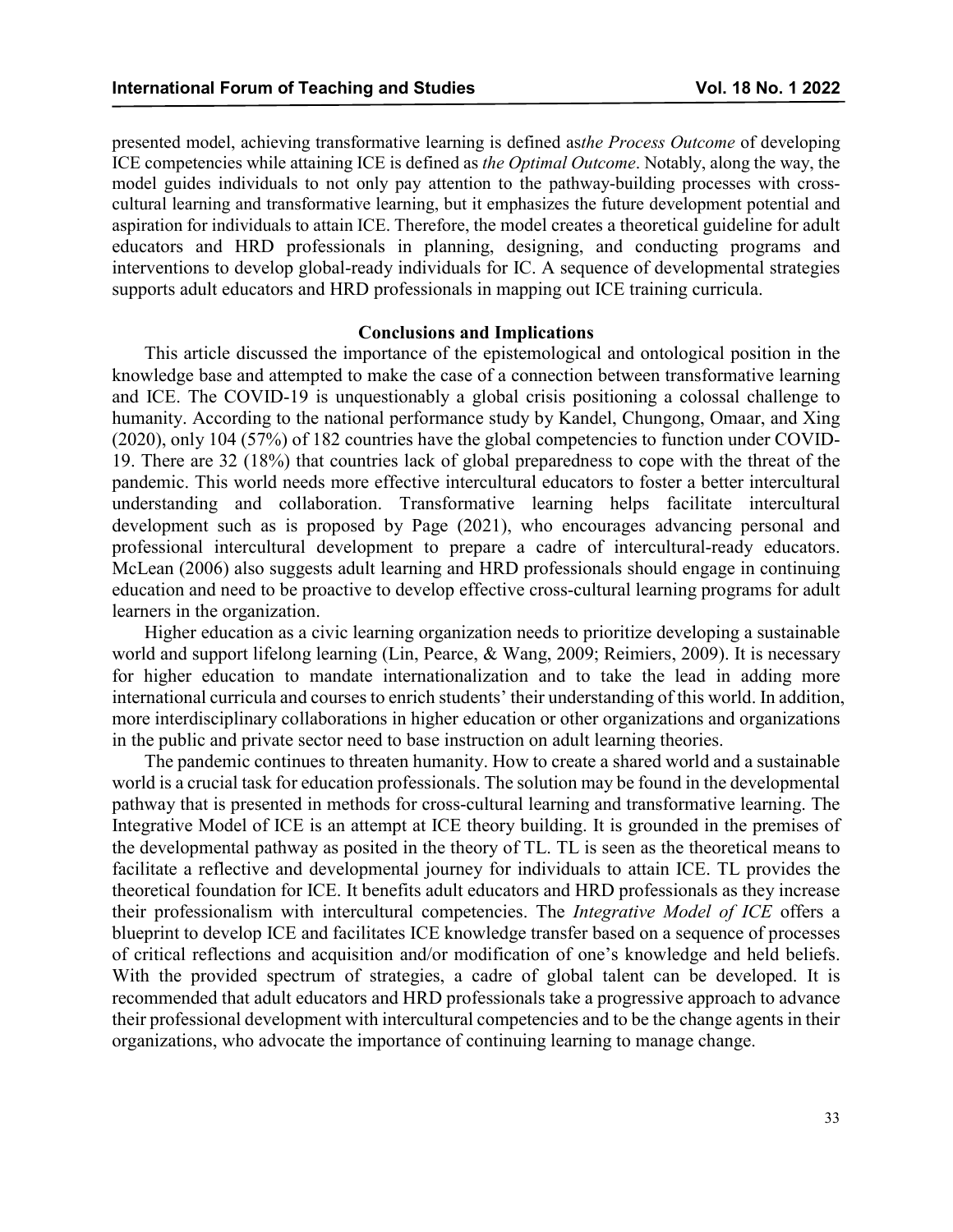#### **References**

- Adams, J. G., & Walls, R. M. (2020). Supporting the health care workforce during the COVID-19 global epidemic. *Jama, 323*(15), 1439-1440.
- Adler, N. J., & Bartholomew, S. (1992). Academic and professional communities of discourse: generating knowledge on transnational human resource management. *Journal of International Business Studies, 23*(3), 551-569.
- Benson, P. G. (1978). Measuring cross-cultural adjustment: The problem of criteria. International *Journal of Intercultural Relations*, *2*, 21-37.
- Black, J. S., & Mendenhall, M (1990). Cross-cultural training effectiveness: A review and a theoretical framework for future research. *Academy of Management Review, 15*(1), 113-136.
- Briscoe, D., Schuler, R., & Claus, E. (2009). *International human resource management*. Routledge.
- Caligiuri, P., & Tarique, I. (2009). Predicting effectiveness in global leadership activities. *Journal of World business, 44*(3), 336-346.
- Campinha-Bacote, J. (2002). Cultural competence in psychiatric nursing: Have you "ASKED" the right questions? *Journal of the American Psychiatric Nurses Association, 8*(6), 183-187.
- Chang, W. (2007). Cultural competence of international humanitarian workers. *Adult Education Quarterly*, *57*(3), 187-204
- Chang, W. (2009). Go to the people: Using emic approaches for cultural understanding. In C. D. Hansen  $&$  Y. T. Lee (Eds.), The cultural context of human resource development (pp. 21-40). London: Palgrave Macmillan.
- Chin, C., Gu, J., and Tubbs, S. (2001). Developing global leadership competencies. *Journal of Leadership Studies, 7*(3), 20–31.
- Chuprina, L. (2001). *The relationship between self-directed learning readiness and cross-cultural adaptability in U.S. expatriate managers*. Unpublished doctoral dissertation. University of Tennessee, Knoxville.
- Collier, M. J. (1989). Cultural and intercultural communication competence. *International Journal of Intercultural Relations, 13(*3), 287-302
- Conner, J. (2000). Developing the global leaders of tomorrow. *Human Resource Management, 39* (2&3), 147-157.
- Cross, T., Bazron, B., Dennis, K., & Isaacs, M. (1989). Towards a culturally competent system of care. Washington, DC: Georgetown University Child Development Center, Child and Adolescent Service System Program (CASSP), *Technical Assistance Center: Vol. 1.*
- Crotty, M. (1998). *The foundations of social research: Meaning and perspective in the research process*. Allen & Unwin.
- Cui, G. (1989). *Intercultural effectiveness:An integrative approach*. Paper presented at the 35th Annual Conference of the International Communication Association.
- Cui, G., &Van den Berg, S. (1991). Testing the construct validity of intercultural effectiveness. *International Journal of Intercultural Relations*, *15*(2), 227-241.
- Deardorff, D. K. (2004). *The identification and assessment of intercultural competence as a student outcome of international education at institutions of higher education in the United States*  (Unpublished dissertation). North Carolina State University, Raleigh, NC.
- Díaz, F. R. V., Loayza, F. V., Ruíz, J. D. M., Mendoza, J. A. G., & Olivo, M. R. (2020). Covid-19: Early lessons from a new paradigm in the globalization process. *Journal of Research and Opinion, 7*(4), 2699-2712.
- Dinges, N. (1983). Intercultural competence. In D. Landis, & R. W. Brislin (Eds.). *Handbook of Intercultural Training* (Vol. 1, pp.176-202). Pergamon Press.
- Earley, P. C. (2002). Redefining interaction across culture and organizations: Moving forward with cultural intelligence, In B. M. Staw, & R. M., Kramer (Eds.). *Research in Organizational Behavior* (pp. 271-299). Elsevier.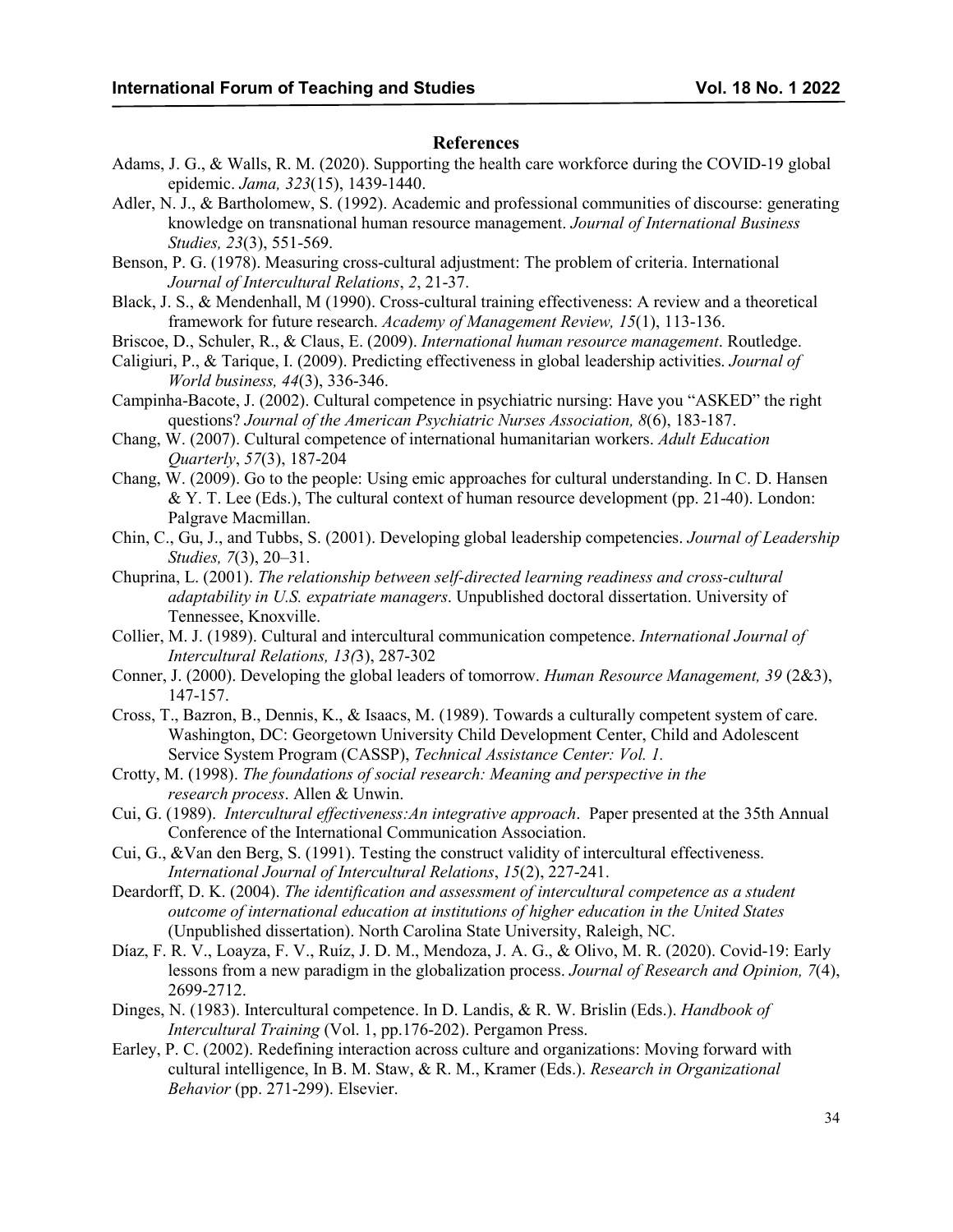- Eschenbacher, S., & Fleming, T. (2020). Transformative dimensions of lifelong learning: Mezirow, Rorty and COVID-19. *International Review of Education, 66*(5), 657-672.
- Fantini, A. E. (2000). A Central Concern: Developing Intercultural Competence" in the *SIT Occasional Papers Series*, Inaugural Issue, *About OurInstitution,* 25-42.
- Fantini, A. E. (2002). Academic mobility programs and intercultural competence**,** SIT Occasional Papers Series *Addressing Intercultural Education, Training & Service* School for International Training, *Study Abroad: Student Essays and Research,* 3, 15-19.
- Festing, M., & Eidems, J. (2011). A process perspective on transnational HRM systems—A dynamic capability-based analysis. *Human Resource Management Review, 21*(3), 162-173.
- Gertsen, M. C. (1990). Intercultural competence and expatriates. *International Journal of Human Resource Management, 11*(3), 341-362.
- Han. (1997). *An investigation of intercultural effectiveness of international university students with implications for human resource development*. [Doctoral dissertation, University of Arkansas]. UMI. https://www.proquest.com/openview/e27918320f4ec0e7894ee580cb41f02b/1?pqorigsite=gscholar&cbl=18750&diss=y
- Han. (2008). An investigation of intercultural effectiveness for foreign-born faculty in Taiwan. *The International Journal of Learning, 15*(10), 165-174.
- Han (2010). Cross-cultural learning and intercultural competence. In V. Wang (Ed.), *Encyclopedia of Information Communication Technologies and Adult Education Integration* (pp.293-307). IGI Global.
- Han. (2012). Developing intercultural effectiveness competencies: The journey of transformative learning and cross-cultural learning for foreign-born faculty in American higher education. In C. J. Boden, & Kippers, S. M. (Eds.), *Pathway to transformation: Learning in a relationship* (pp. 223-239). Information Age Publishing.
- Han, P. C. (2021). A Blueprint of Leadership Development for Female Marriage Migrants: A Pilot Exploration in Taiwan. *Adult Learning, 33*(4) *http://doi.org/*1045159520981164. (in print).
- Hannigan, T. (1990). Traits, attitudes, and skills that are related to intercultural effectiveness and their implications for cross-cultural training: A review of the literature. *International Journal of Intercultural Relations*, *14*, 89-111.
- Hinchliffe, S., Manderson, L., & Moore, M. (2021). Planetary healthy publics after COVID-19. *The Lancet Planetary Health, 5*(4), e230-e236.
- Hofstede, G. (1994). *Vivre dans un monde multiculturel*. Les Editions d'Organisation.
- Hunter, W. (2004). *Knowledge, skills, attitudes, and experiences necessary to become globally competent.* [Doctoral dissertation, Lehigh University]. http://doi:10.13140/RG.2.2.15289.93289
- Kandel, N., Chungong, S., Omaar, A., & Xing, J. (2020). Health security capacities in the context of COVID-19 outbreak: An analysis of International Health Regulations annual report data from 182 countries. *The Lancet, 395*(10229), 1047-1053.
- Kelley, C., & Meyers, J. (1995). *CCAI (cross-cultural adaptability inventory) manual.* National Computer Systems, Inc.
- Kim, Y. Y., & Ruben. B. D. (1988). Intercultural transformation. In Y. Y. Kim, & W. B. Gudykunst (Eds.). *Theories in intercultural communication* (pp. 299-321). Sage.
- Landreman, L. (2003, November). *A multidimensional model of intercultural competence: A reconcepturalization of multicultural competence* [Paper presentation]. The Annual Meeting of the Association for the Study of Higher Education, Portland, OR.
- Leiba-O'Sullivan, S. (1999). The distinction between stable and dynamic cross-cultural competencies: Implications for expatriates training. *Journal of International Business Studies, 30*(4), 709-725.
- Lin, Z., Pearce, R., & Wang, W. (2009). Imported talents: Demographic characteristics, achievement, and job satisfaction of foreign born full time faculty in four-year American colleagues. *Higher Education, 57*, 703-721.